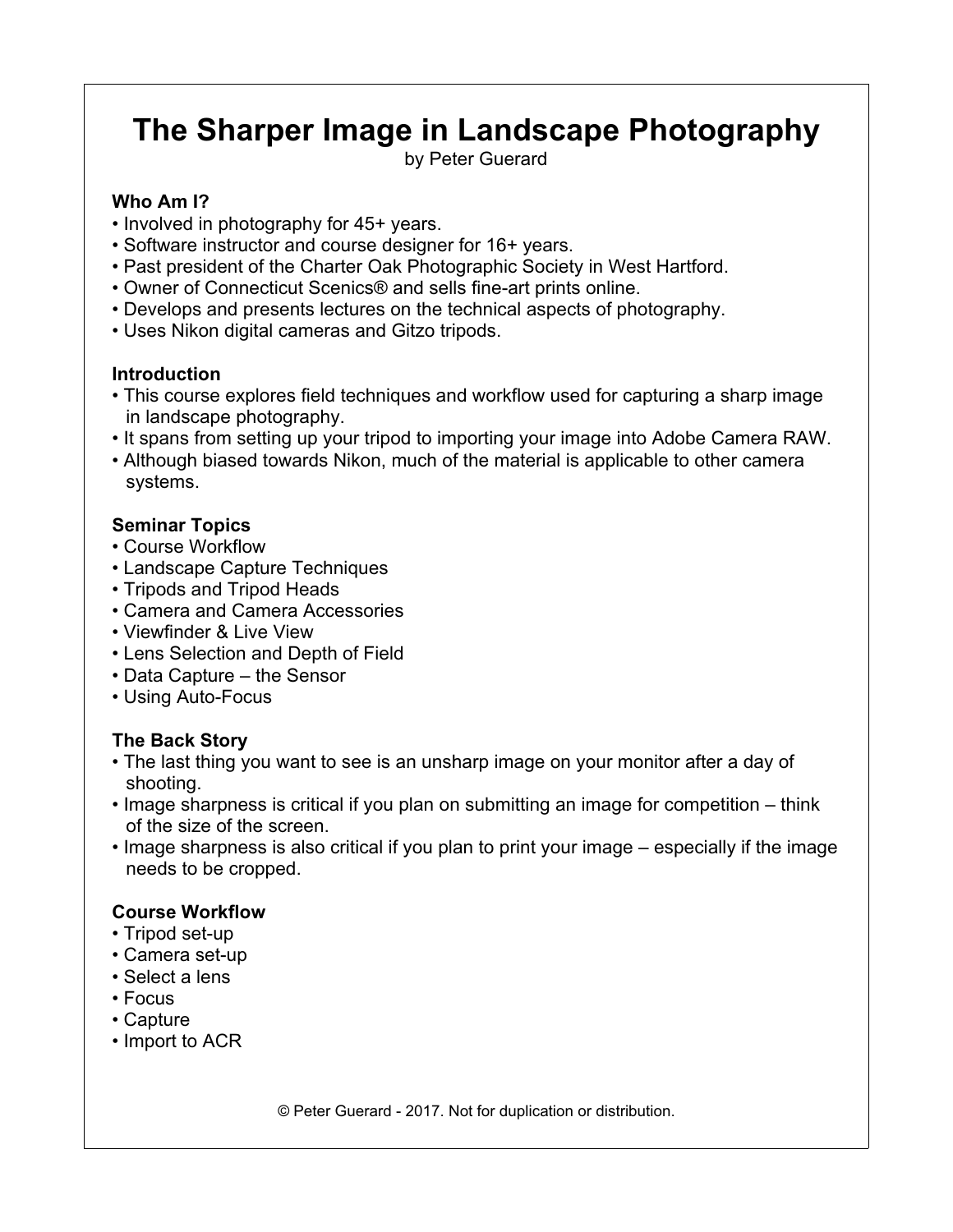#### **Landscape Capture Techniques**

- In order of increasing sharpness:
- Hand-holding
- Hand-holding with VR or IS
- *Use a tripod and remote release*
- *Set aperture for optimum DOF*
- In order of critical sharpness:
- *Manual focus through the viewfinder with focus confirmation* or
- *Live View with Hoodman Loupe*
- *Single point AF*

## **Essential Gear**

- Usually a section on equipment begins with the camera and lens. But given its importance, this lecture starts with the tripod. The routine use of a sturdy tripod almost guarantees quality landscape images.
- Also, if you're looking to upgrade your tripod, or in the market for your first tripod, this section should help.

## **Essential Gear – the Tripod**

- The first basic accessory for a sharper image is a tripod.
- *A tripod eliminates any exposure dependency on ISO or shutter speed*.
- Reduces the need for a fast aperture lens.
- The tripod must be of sturdy construction to support your heaviest camera/lens option.
- A tripod consists of two separate components: the tripod legs and the tripod head.

## **The Tripod**

- Basic features of a good tripod:
- Carbon fiber construction.
- 3 4 leg segments with twist leg-locks.
- No center-column.
- Rubber/spike leg tips.
- Expect to spend \$600+ for a tripod alone.
- Recommended brands: Gitzo, Manfrotto, Really Right Stuff (RRS).

Note: If you purchase a center-column make sure it comes with a hook at the bottom.

## **Tripod Heads**

- Tripod head types:
- 3-way pan-tilt head
- Ballhead
- Geared head
- Arca-Swiss quick release system RRS.
- Built-in spirit levels.
- Expect to spend \$300+ for a tripod head.
- Recommended brands: Manfrotto, RRS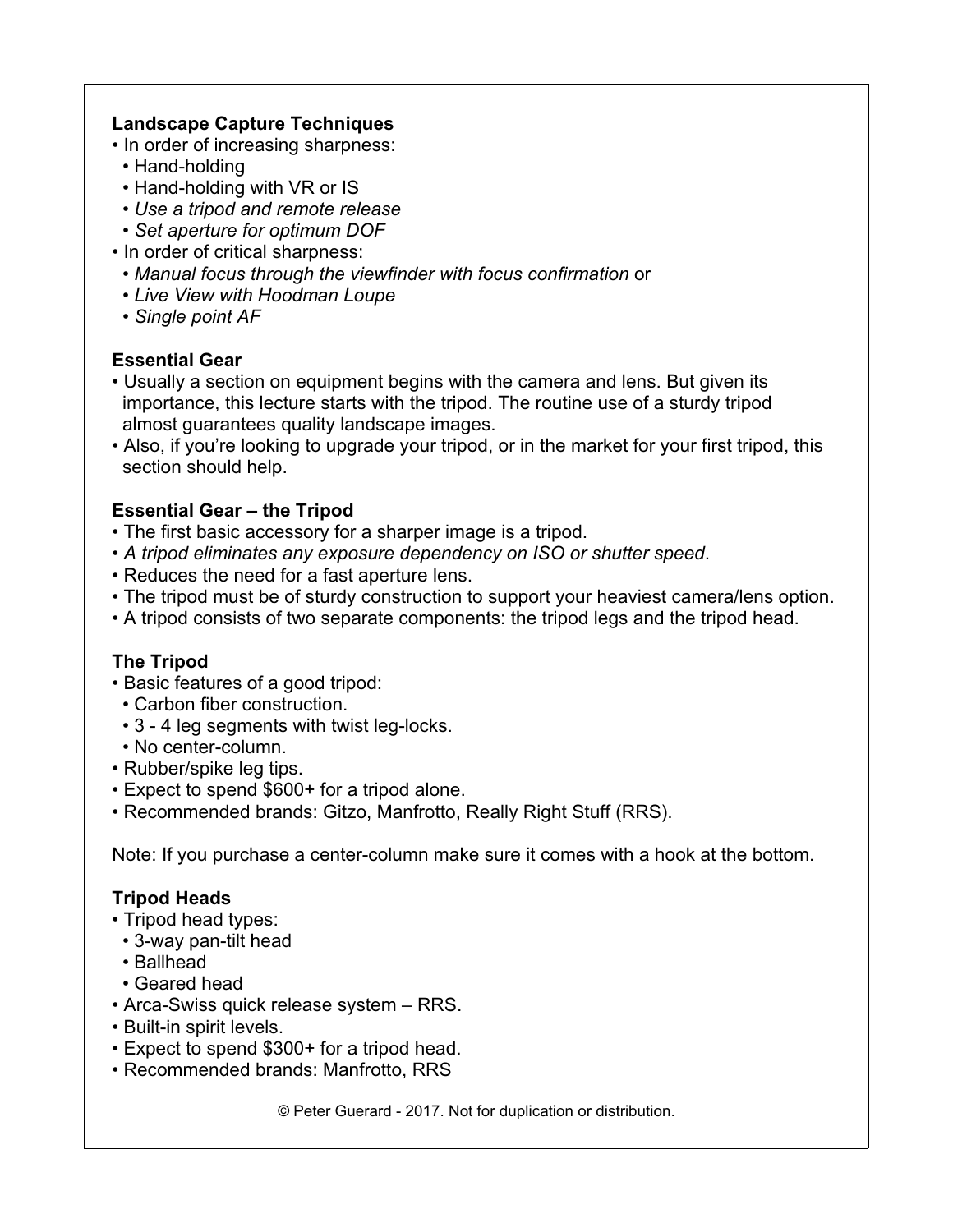## **Tripod Head Comparison**

- 3-Way Pan-Tilt Head
- Pro
	- Tripod standard
	- Independent axis adjustment
	- Lease expensive

• Con

- Protruding adjustment arms
- Not suitable for sports or fast-moving subjects
- Weight restrictions
- Proprietary quick-release
- Ballhead
- Pro
	- All-axis adjustment
	- Suitable for sports and fast-moving subjects
	- *Arca-Swiss quick release*
- Con
	- All-axis adjustment
	- Most expensive
- Geared Head
	- Pro
		- Independent axis adjustment
	- Micrometer-type adjustment
	- Con
		- Not suitable for sports or fast-moving subjects
		- Weight restrictions
	- Proprietary quick-release

## **Arca-Swiss Quick-Release System**

- The Arca-Swiss (A/S) quick-release system is a V-channel dovetail clamp system.
- Uses matching camera and lens plates.
- It allows easy mounting and removal of camera equipment, even in the dark.
- It is the standard quick-release with ballheads.
- Used by most professional photographers.

## **Arca-Swiss Quick-Release System**

- Really Right Stuff (RRS) a manufacturer of camera and lens plates, A/S clamps, ballheads, tripods, and photographic specialty products – has adopted this quick-release system.
- Non-A/S heads can be easily converted to A/S quick-release system with the attachment of a RRS clamp to the tripod head plate.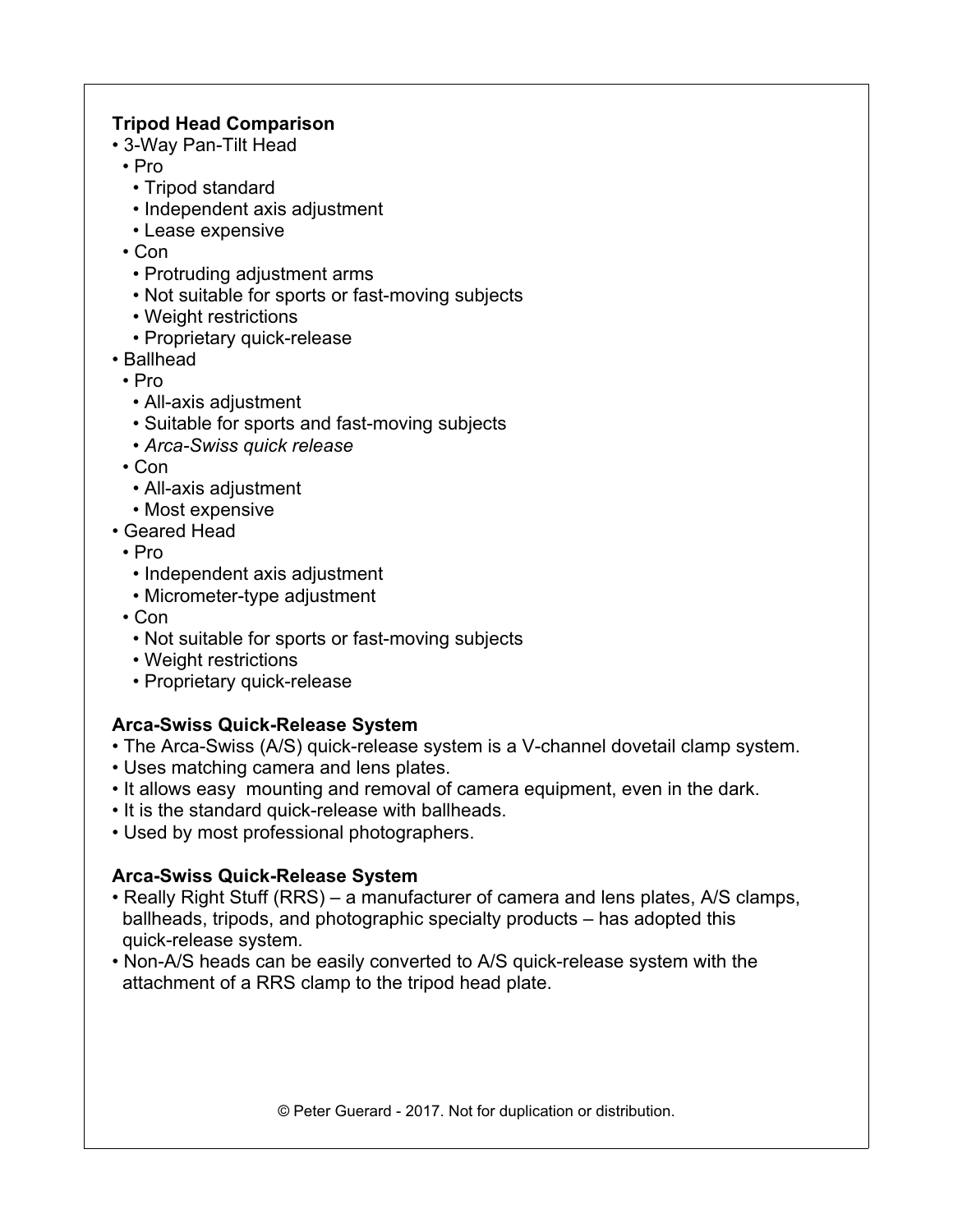## **Tripod Workflow**

- Tripod set-up
- Extend the legs
- Level the tripod
- Re-tighten the legs

# **Tripods - Field Techniques**

- Extend legs until camera viewfinder is at eyelevel height.
- Never raise the center-column.
- Always extend ticker legs segment first.
- Point one tripod leg towards subject so you can 'step into' the tripod.
- Re-tighten all leg locks.
- For additional stability, hang a camera bag around the tripod legs for extra weight (or hang the bag from the center column.
- Purchase a tripod bad with strap to assist in carrying the tripod and protection.
- Stow the tripod feet-first in vehicle with legs collapsed and controls tightened.

# **Tripod Working Height**

- Purchase a tripod tall enough to bring the tripod to plate to eye-level height with the legs fully extended.
- There should be no need to bend over to center your eye in the camera viewfinder.
- Do not use your center-column to attain this working height; this reduces tour tripod to a very expensive monopod.

# **Summary, So Far**

- Topics covered in this section:
	- Tripod construction.
	- Tripod heads.
	- Arca-Swiss quick-release system.
	- Tripod workflow and field techniques.
- What's next? Sharpness and the camera.

# **The Camera**

- Any DSLR that supports interchangeable lenses can be used for landscape photography.
- However, there are some desired features that can help in obtaining a sharper image.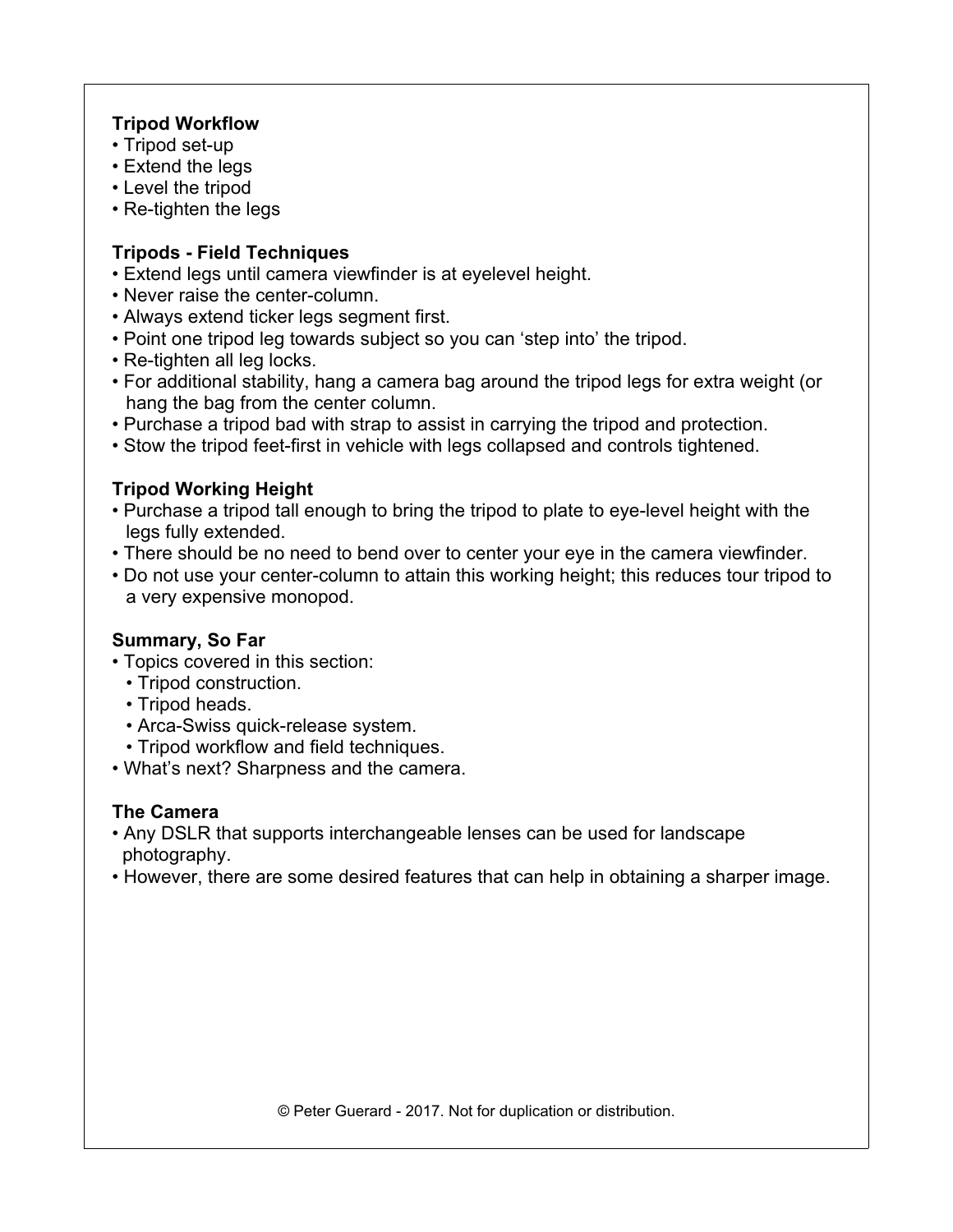# **Camera Features**

- Manual setting of exposure controls
- Viewfinder diopter control
- Manual focus, AF and focus confirmation
- RAW file output
- Tripod thread on camera base plate
- Exposure bracketing
- Provisions for a remote release
- Live View
- Image playback with histogram display

## **Recommended Camera Settings**

- Base ISO (usually *100* or *200*)
- Exposure delay: *1* or *2* seconds
- Rear LCD display: *RGB histograms*
- Focus confirmation: *On*
- Exposure Bracketing: *On*
- Image file type: *uncompressed RAW*
- Colorspace: *Adobe RGB (1998)* for rear LCD display.
- Image bit depth: *12* or *14*
- In-camera sharpening: *0*

## **Camera Accessories**

- RRS L-bracket.
- Double spirit level in hot shoe.
- Remote release w/ timer or intervalometer.
- Spare memory cards (or purchase a camera with a dual card slot).
- Spare rechargeable batteries (or purchase a battery power-pack.

## **L-Bracket**

- Source Really Right Stuff
- Customized A/S interface between the camera body and the tripod head.
- Provides a rigid connection between the camera and the tripod head.
- Allows for an easy format change from horizontal to vertical without altering the tripod's center of gravity.

## **Tripod Center of Gravity**

- The force of gravity is directed downward through the tripod head and evenly distributed to the tripod legs, resulting in a very stable platform.
- The dashed red line represents the center of gravity for your optical system.
- Without an L-bracket, the weight of the optical system is now shifted away from the center of gravity, resulting in an unstable platform.
- With the L-bracket, vertical orientations are now in line with the center of gravity a very stable platform.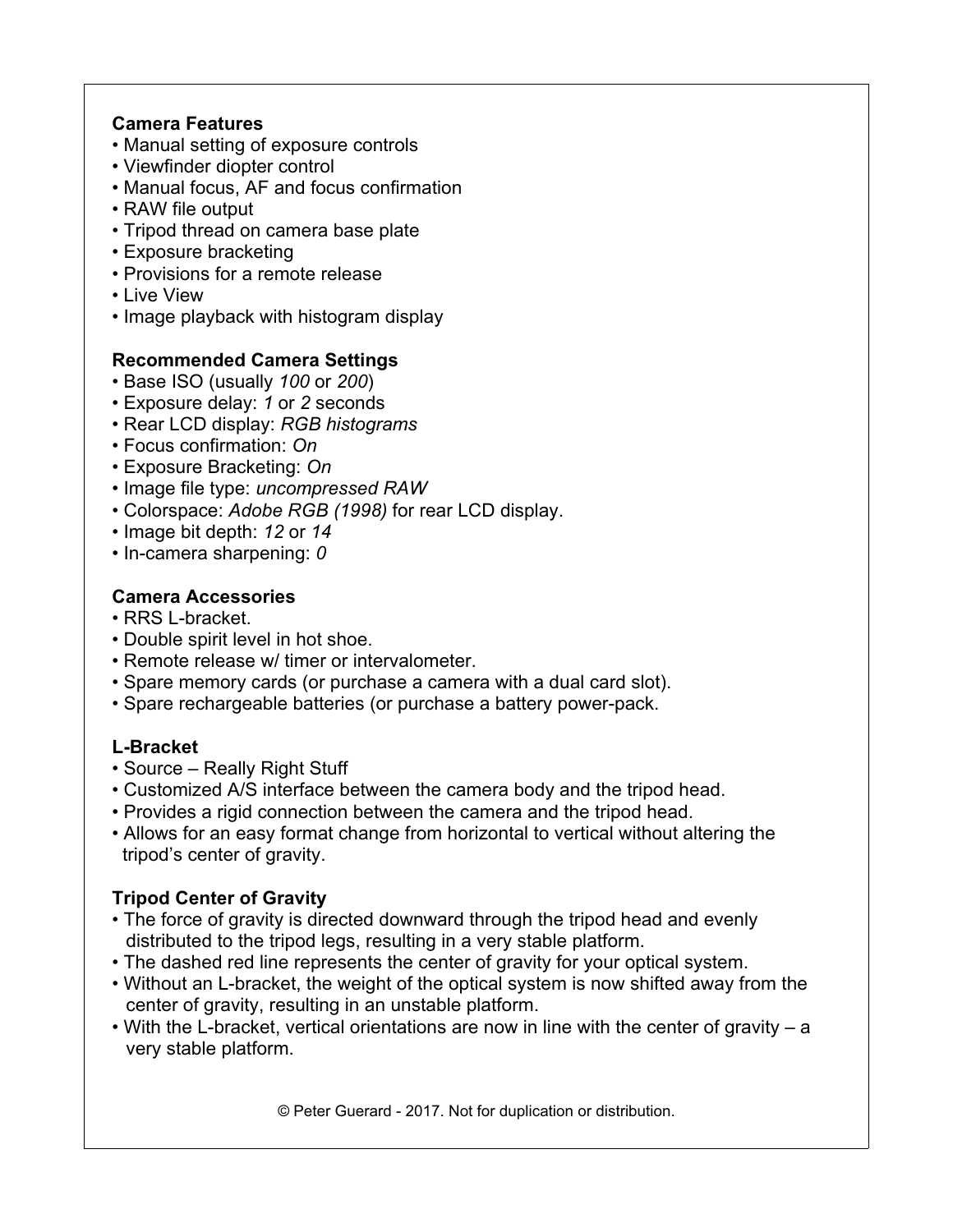#### **Leveling the Camera**

- Although not a factor in image sharpness, a level horizon adds to the image composition.
- Level the tripod.
- Level the tripod head.
- Attach a double-spirit level to the hot shoe.
- Use viewfinder grid to assist in leveling image (see viewfinder section)

## **Remote Releases**

- Offers hands-free release of the shutter without touching the camera. • With or without built-in timer.
- Releases with a programmable timer are called *intervalometers*.
- Extends the DSLR shutter speed limit from 30 seconds to 99h99m99s.
- Downside requires a battery.
- Both use the Bulb shutter speed setting.
- Invaluable for long exposures.

## **Camera Vibrations**

- Cameras are most susceptible to shutter vibrations between 1/15 and 1 second shutter speed.
- Another source of an un-sharp image is the movement of the reflex mirror.
- While you can't suppress shutter vibrations, you can eliminate the issue due to the reflex mirror.
- The shutter is triggered after the reflex mirror has moved out of the image path.
- To eliminate mirror vibrations you can:
	- Use the self-timer.
	- Set exposure delay to 1 or 2 seconds.
	- Switch to Live View.
	- Set release mode to Mup (mirror up).
- Useful if a remote release is not available.

#### **Mirror Lock-Up Workflow**

- Set the release mode to Mirror Lock-Up
- Depress the remote release once to position the mirror out of the image path.
- The viewfinder will remain dark during mirror lock-up.
- Depress the remote release again to capture the image the reflex mirror returns to its normal viewing position.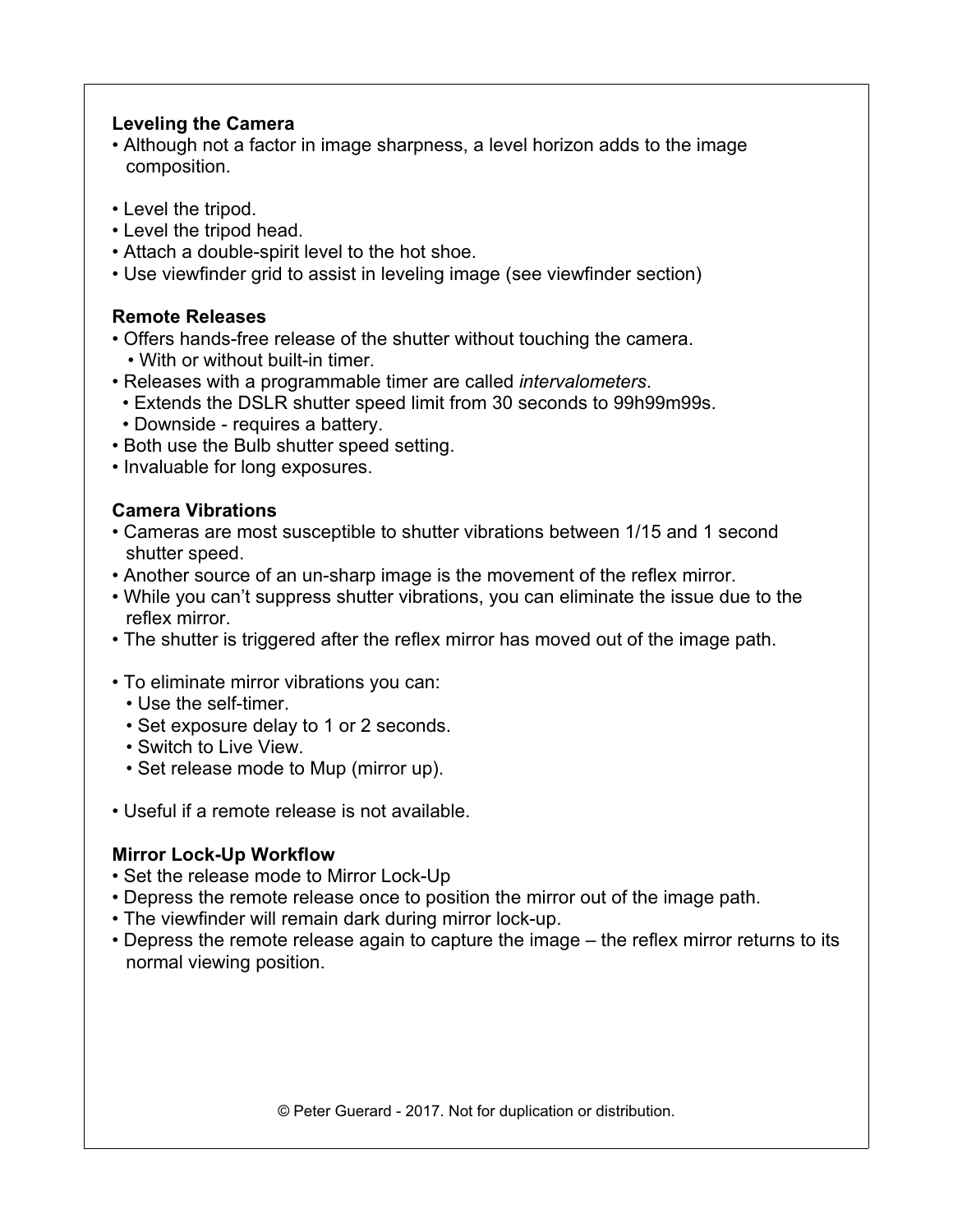#### **Memory Cards**

- 32Gb CF cards in storage case.
- When cards are full, flip them over in storage case as a signal.
- Always use the camera to format the memory cards.

#### **Camera Recommendations**

- Purchase a custom A/S base plate or L-bracket from RRS.
- Purchase a battery pack and extra batteries.
- Purchase spare memory cards and case.
- Instead of mirror lock-up use exposure delay and set it to 2 seconds.
- Remove camera strap from the body.
- Do not carry your tripod in the field with the camera mounted on the tripod head.

## **Viewing the Image**

- This next section discusses two ways to view an image with the camera:
- The traditional way with the viewfinder.
- The digital way with Live View.
- Each method has its advantages and disadvantages.
- Each method has its own set of accessories.

## **The Viewfinder**

- The standard method for viewing an image.
- Uses TTL viewing and a glass pentaprism for a bright image.
- Allows for a variety of attachments.
- Has a diopter control for a sharp image
- Displays exposure and camera settings
- Viewfinder shutter curtain available on some cameras.

Note: Always adjust the diopter control before focusing the lens.

## **In-Camera Grid**

- Active via a menu selection, it overlays the image with a horizontal and vertical grid.
- Useful as an assist in leveling the horizon.
- The grid is not an actual 'rule of thirds', but a close approximation for compositions.

## **Viewfinder Accessories**

- Most of the following accessories are available for many camera models and brands:
	- Correctional eyepieces.
	- Eyepiece magnifier.
	- Eyecup.
	- Right-angle finder.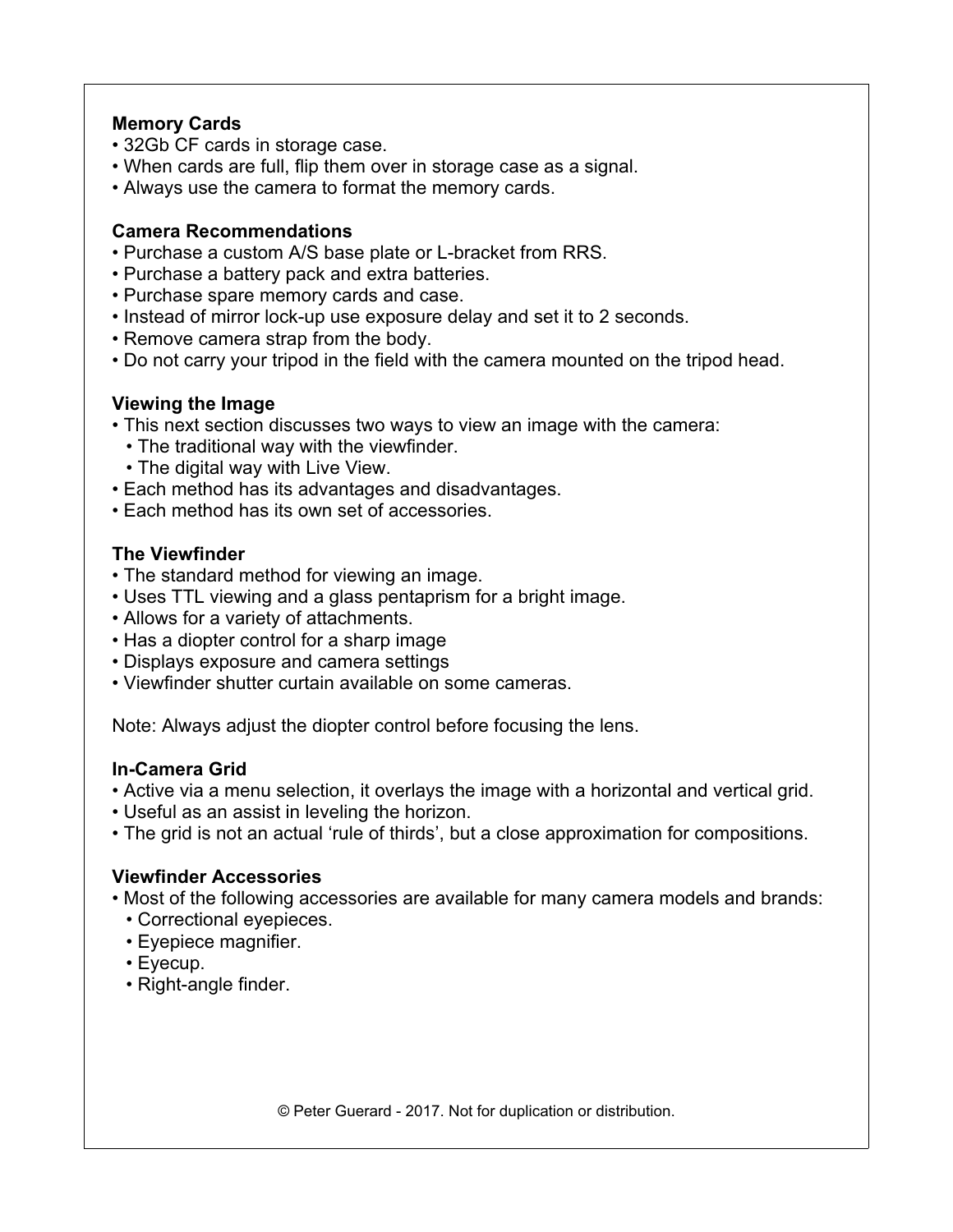## **Correctional Eyepieces**

- Replaces the neutral lens in the viewfinder eyepiece.
- Comes in a variety of positive and negative strengths.
- Extends the range of the viewfinder diopter control.
- Eliminates the need for glasses when viewing the image through the viewfinder.

Note: Always adjust the diopter control prior to focusing your lens.

#### **The Eyepiece Magnifier**

- Attaches to the viewfinder.
- Magnifies the central portion of the viewfinder image.
- Has a built-in diopter control.
- Employs its own eyecup for image isolation.
- Hinged to allow normal viewing through the viewfinder, but you lose the advantages of an eyecup.
- Downside exhibits extreme tunnel-vision.

#### **The Eyecup**

- Replaces the viewfinder eyepiece rubber ring guard.
- Prevents extraneous light from interfering with the image invaluable for DOF preview.
- As a compositional aid, allows for isolation of the image.
- Rubber construction acts as a soft surface for eyeglass wearers.
- Folds back against the camera for storage.
- Allows the use of correctional eyepiece lenses.

## **Right-Angle Finder**

- Attaches to the viewfinder
- Allows for viewing and focusing of subjects directly above you.
	- No need to raise the center column.
- No need to bend over to view the image in the viewfinder.
- Has a built-in diopter control.
- Employs its own eyecup for image isolation.

## **Focusing**

- Accurate focus obviously impacts the sharpness of your image. The assumption in this lecture is the use of *manual focus* to achieve a sharp landscape image.
- This section explores which focusing method, Viewfinder or Live View, is best suited for your. workflow. Then continuing with a quick dive into AF basics as a focusing aid.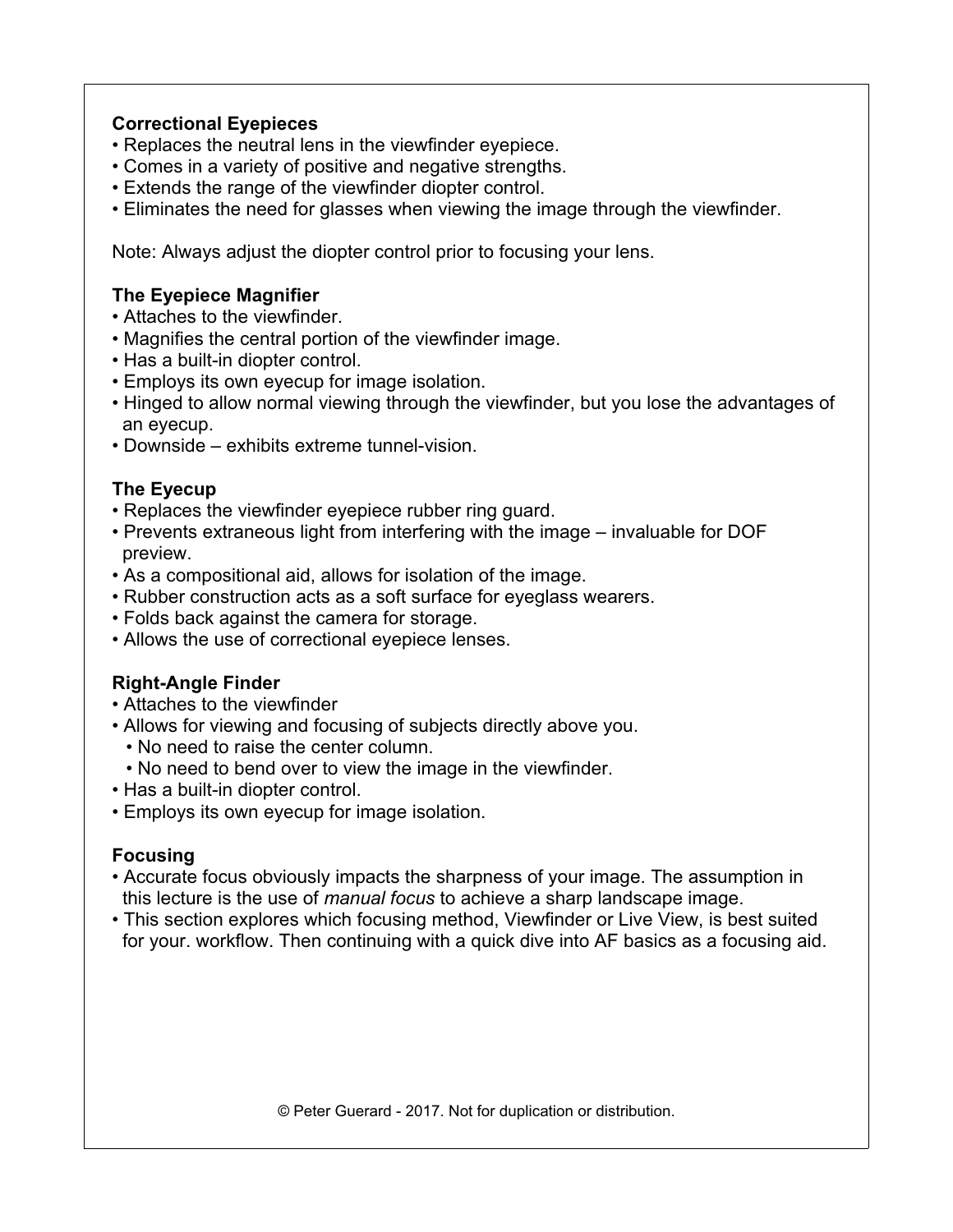## **Live View (LV)**

- Compositional alternative to the viewfinder.
- Enables a direct view of sensor output.
- Simulates exposure settings.
- Available as a focusing aid using the zoom function.
- Allows viewing of depth of field.
- Automatically employs mirror lock-up.
- However...the downside of using LV:
	- Displays JPEG version of RAW image.
	- Moderate drain on the batteries.
	- Not usable in bright environments.
	- Not suitable for color evaluation.
	- Unlike the viewfinder, there is only one major accessory: the Hoodman Loupe.

## **The Hoodman Loupe**

- Used in conjunction with Live View:
	- Size variations for different LCD diagonals.
	- Isolates LV image from external light.
	- Contains a built-in image magnifier with adjustable diopter.
	- Newer versions are collapsible.
	- Comes with a lanyard and a case.
	- However *not a hands-free operation*.
	- Pressure on rear LCD introduces vibrations which compromises accurate focusing.
- Hoodman offers two solutions:
	- Hoodman Crane:
	- A hot shoe mounted accessory that allows a magnified view of the LCD, yet swings out of the way for normal camera operation.
	- Hands-free and vibrationless process

## **Rear LCD - Image Playback**

- The display on the rear LCD screen is a JPEG representation of the captured RAW image.
- The displayed image is used to confirm composition and focus only.
- Use the luminosity histogram to evaluate exposure or...
- For better color exposure analysis, chose the three-color histogram or RGB option.
- Benefits of RGB histogram:
	- Indicates clipping, or loss of detail in the highlights or shadows of all three color channels.
	- The 'highlight warning' option, or 'blinkies', only refers to highlight clipping.
	- Use bracketed exposures to eliminate clipping (more later).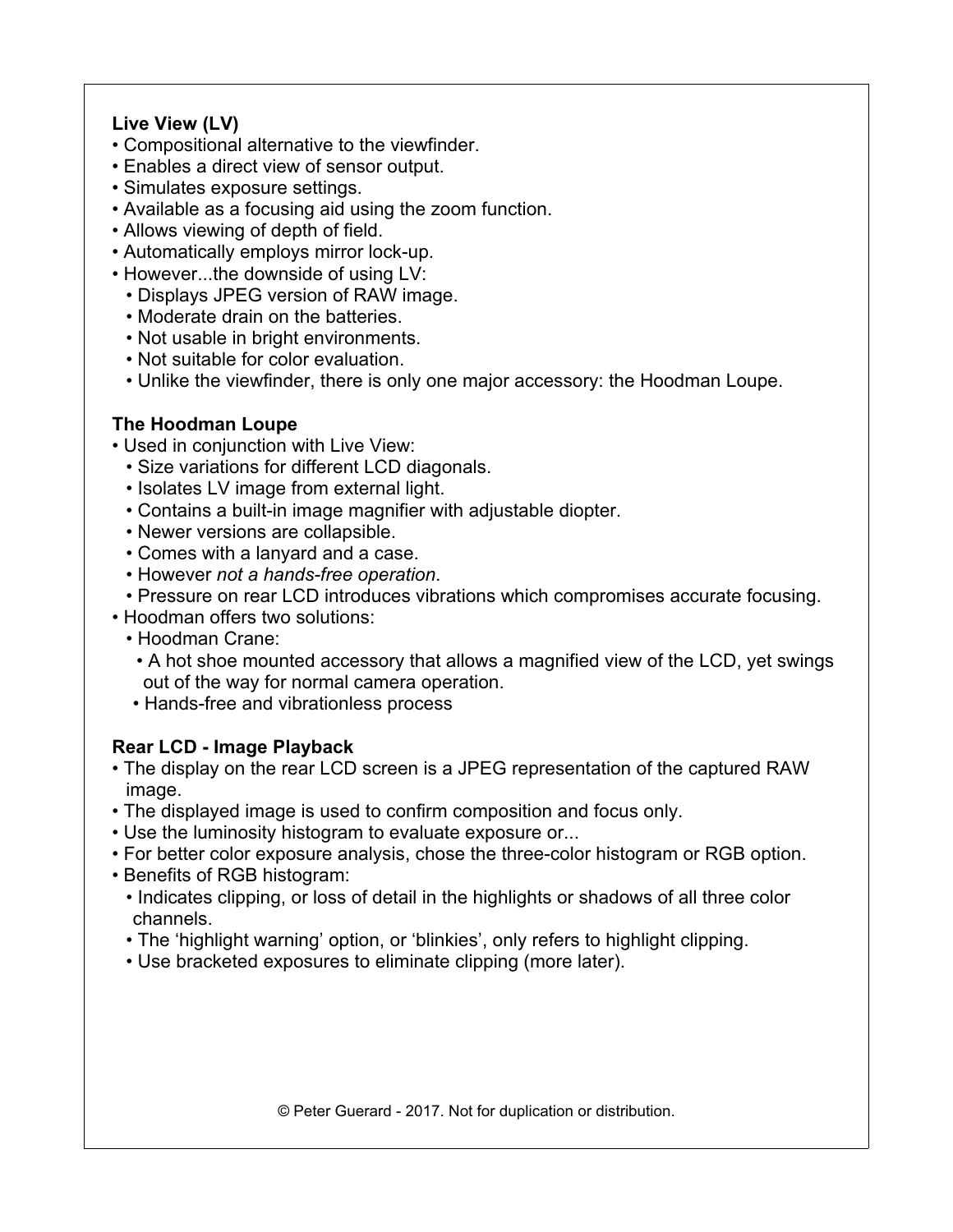#### **Viewfinder vs. Live View**

| <b>Attribute</b>             | <b>Viewfinder</b> | <b>Live View</b> |
|------------------------------|-------------------|------------------|
| <b>Manual Focus</b>          | Yes               | Yes              |
| <b>TTL Viewing</b>           | Yes               | Yes              |
| <b>Exposure Simulation</b>   | No                | Yes              |
| <b>Light Meter</b>           | Yes               | Yes              |
| <b>Luminosity Histogram</b>  | No                | Yes              |
| Zoom Control                 | No                | Yes              |
| <b>Active Sensor Display</b> | Yes               | <b>No</b>        |
| <b>LCD Playback</b>          | n/a               | Yes              |
| <b>RGB Histogram</b>         | n/a               | Yes              |

## **In the Field LV Notes**

- Working with LV usually requires both hands, which necessitates using a tripod.
- When using the Hoodman Loupe, one hand holds the loupe against the rear LCD while the other hand adjusts the camera controls or focuses the lens.
- Hoodman offers a one-hand alternative the Hoodman Crane.
- For simplicity in the field, I prefer using the viewfinder.

#### **Summary, So Far**

- Tripod usage in landscape photography.
- Camera settings and accessories.
- The viewfinder vs. Live View.
- What's next? Lenses.

#### **Landscape Lenses**

- From a cost and weight point of view, zooms are preferable to equivalent prime lenses.
- Desirable zoom characteristics:
	- Separate zoom and focusing controls preferred.
	- VR or IS not necessary since you are using a tripod.
	- Relatively fast aperture f/2.8.
	- Constant aperture throughout the zoom range.
	- Prosumer rather than consumer kit zoom.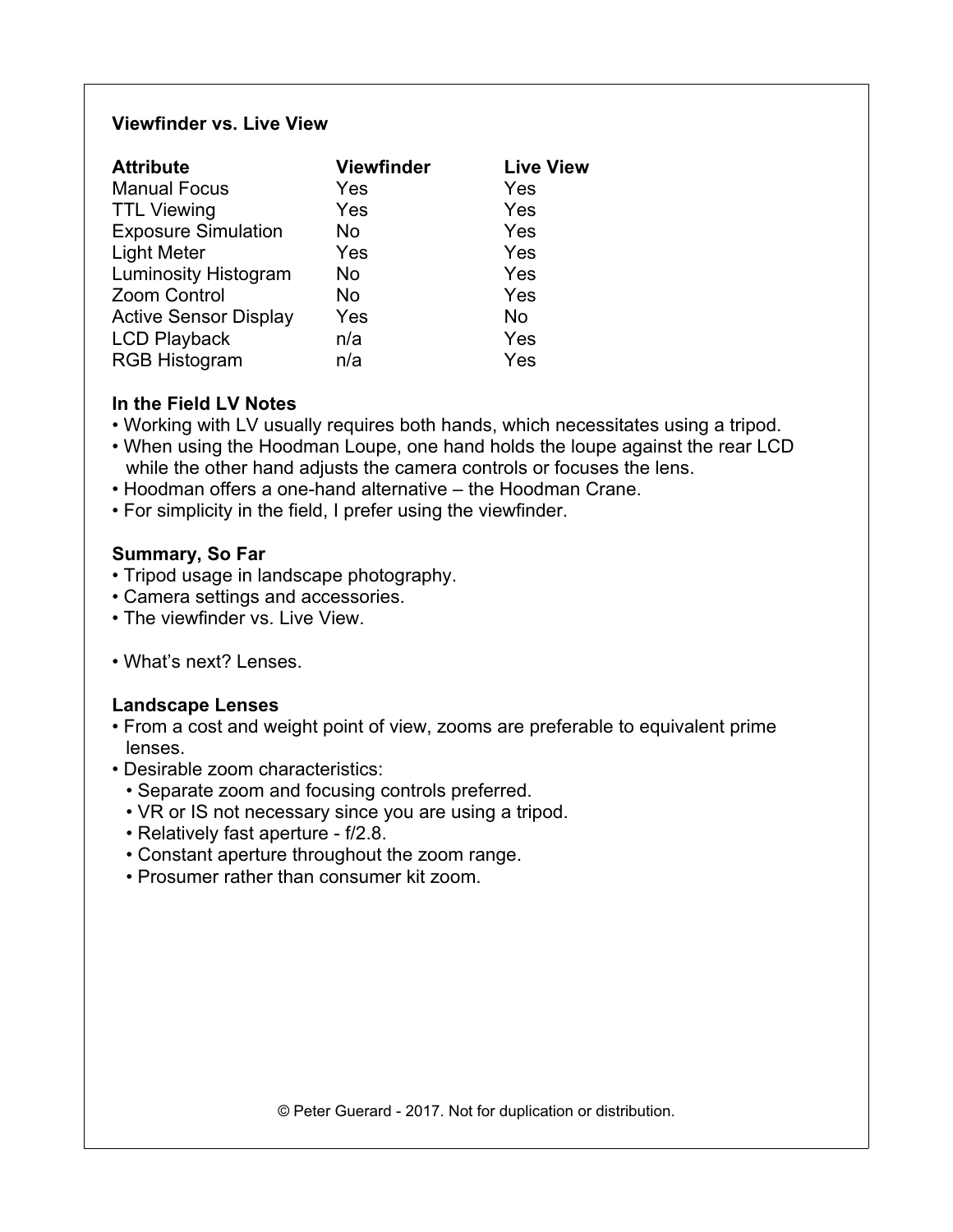#### **Alternative Lens Characteristics**

- Most landscape are shot at f/8 or f/11.
- Constant and fast aperture zoom is not critical to your imaging needs.
- However, a fast aperture zoom means:
	- Easier to focus shallow DOF.
	- A brighter image in the viewfinder.
	- Allows for a lower ISO in dim light.
	- But.. An f/2.8 zoom is usually heavier, more expensive, with a possible larger filter size.

#### **Choosing a Lens**

• Other lenses to consider for extending your focal length range:

- Wider-angle zoom: 12-24, 14-24, 16-35
- Longer telephoto zoom: 70-300, 80-400
- 1.4x Tele-converter.

Note: Always use the recommended converter for your zoom. Opt for a 1.4x verses a 2x converter, and never stack your converters.

## **Long Lens Brace for Telephotos**

- Manufactured by Bogen (Manfrotto):
- Connects from camera to center column or tripod leg.
- Vertical compositions difficult.
- Restricted movement of camera/lens.
- Manufactured by Really Right Stuff (RRS):
- Cradles camera/lens with a rail.
- Uses tripod collar for vertical compositions.
- Unrestricted movement of camera/lens.
- Not for fast moving subjects.

## **Choosing a Lens – Summary**

- Always try to use the manufacturer's lens.
- Ensures electronic compatibility.
- If there is a choice between consumer and pro lenses always choose the pro version.
- Purchase new from an authorized dealer with a manufacturer's extended warranty, if offered.
- Never purchase gray market or from eBay.
- *Wait three months after the lens is released.*
- Some third-party lenses are excellent Sigma.
- Consider buying used: KEH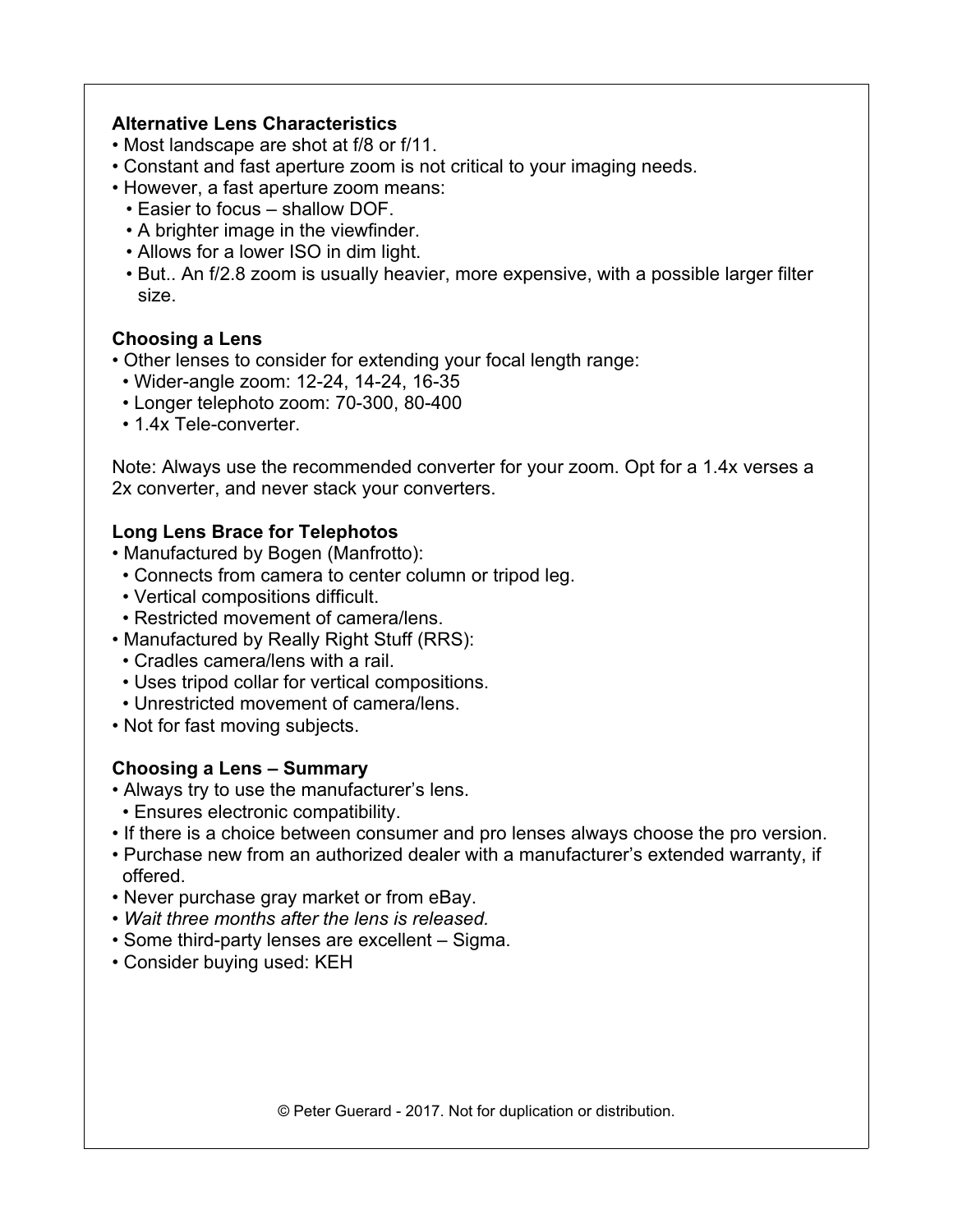#### **Lens Apertures**

- All lenses are viewed wide-open.
- This is called TTL (through the lens) viewing.
- Along with shutter speed, lens apertures control exposure.
- Lens apertures also control what's in focus, called Depth of Field or DOF.

# **Depth of Field (DOF)**

- All landscape images are expected to be sharp from the foreground to the background, with the foreground taking priority.
- DOF is the range of sharp focus at a given lens aperture and focal length.
- DOF increases as the aperture decreases, but be aware of image-softening diffraction effects at the smaller apertures.

# **DOF Lens Markers**

- One way to estimate adequate DOF, is to use the DOF markers on the lens' index ring.
- The markers show the various apertures as demarcation lines on both sides of the index point.
- Objects between similar aperture lines will be in sharp focus.

# **DOF Viewing**

- Because you are viewing your TTL images at the widest aperture, it is difficult to perceive the DOF.
- You could turn on LV and try to see the DOF effect as you stop your lens down to f/8.
- Or you could use either of two photography standards:
- *f/8 and be there!* or
- *Focus 1/3 of the way from the bottom of the frame* and set your aperture to f/8 the sweet part of the lens.

## **DOF Preview Button**

- All these rules of thumb do not guarantee sharp focus from foreground to background.
- One way to actually see the DOF is to use the DOF Preview button on the camera.
- It stops the lens down to the taking aperture as long as you maintain pressure on the preview button.
- The image in the viewfinder dims give your eyes about 5 seconds to adapt.
- An eyecup helps to adjust to the dim image.

# **Depth of Field (DOF)**

- If your camera doesn't have a DOF preview button, then another option is to use Live View and hyperfocal distance imaging (HFDI) to determine your optimum focus point.
- HFDI is useful if you are using a wide-angle lens of 40mm or less and there is a foreground area you wish to have in sharp focus; otherwise just use f/8 or f/11.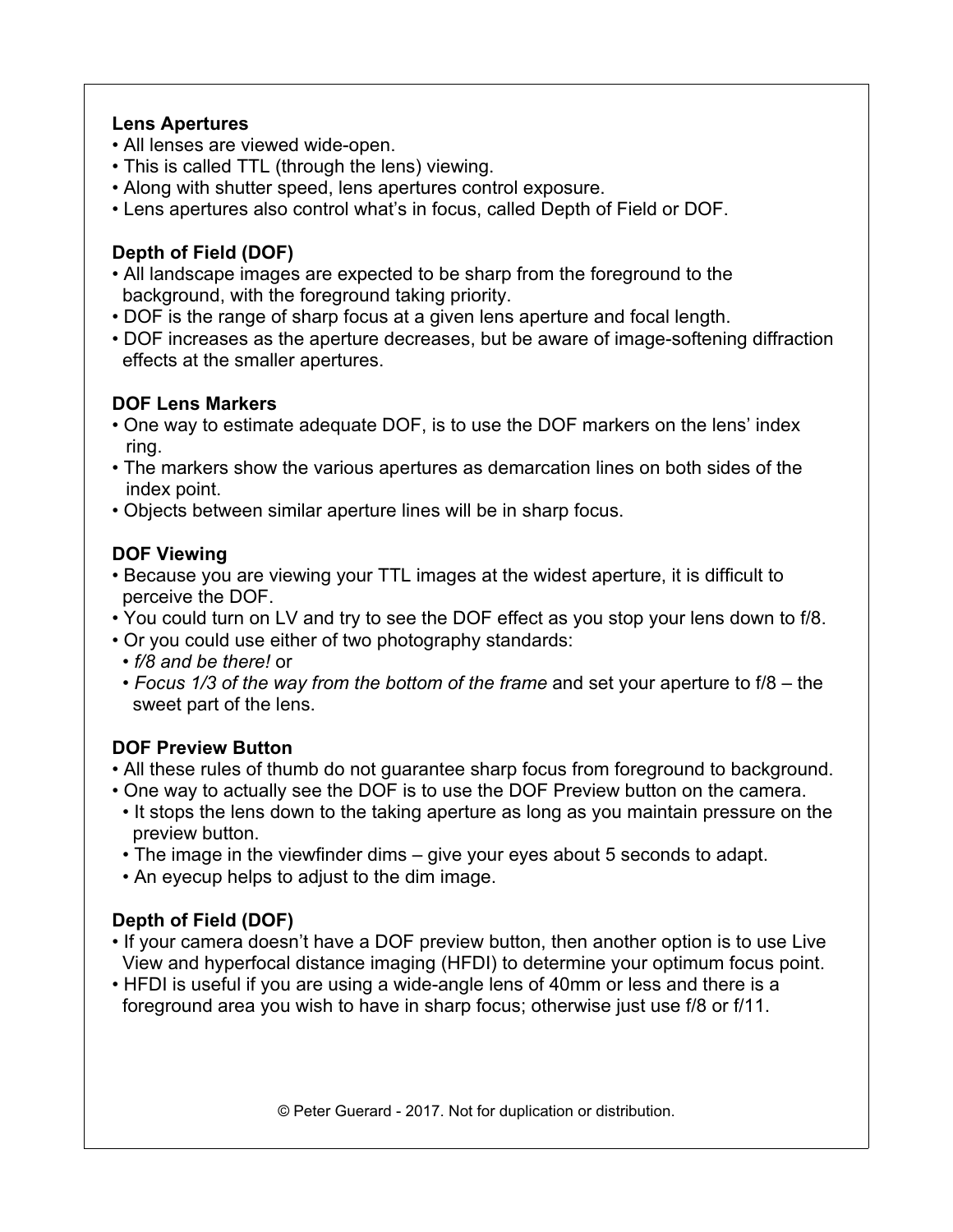#### **Hyperfocal Distance Imaging**

- HFDI guarantees everything will be in sharp focus from foreground to background as long as your lens is set to the optimum focusing distance for a given aperture.
- This optimum focusing distance can be obtained from DOF charts or a DOF app on your iPad.

# **Double the Front**

- DOF becomes an issue only when there is a foreground object you wish to have in focus.
- Called Double the Front, you focus on your foreground object, then double that distance.
- The double distance becomes your HFD.
	- Focus at 8-feet for a foreground at 4-feet.
- Select an f/11 or f/16 aperture and everything from front-to-back will be in focus.

## **Summary So Far…**

- Choose a zoom over a prime lens.
- Use the optical properties of DOF to obtain optimum focus and sharpness of the lens. • Using the sweet spot of the lens – f/8.
	- Focusing 1/3 of the way into the image.
	- DOF Preview button.
	- Utilize DOF apps or HFDI chart.
	- Employ the Double the Front method.

## **Lens Accessories**

- Use the recommended lens shade.
- Front and rear lens caps on all lenses.
- RRS lens plate on lenses with a tripod collar.
- Replace manufacturer's tripod collar with RRS tripod collar:
- Smoother operation when changing from horizontal to vertical orientation.
- Provides a more solid connection to the tripod head.
- Has its own A/S lens plate.

## **Filters**

- Polarizing filter on each lens.
- Polarizer characteristics:
	- Maximum polarization occurs 90º from the sun's position in the sky.
	- The width of sky polarization is 30º.
- Neutral Density ND 3.0 filter (10 stops).
	- Recommendation: B+W no color cast.
- Refrain from stacking filters.
- Remove unnecessary filters such as UV or skylight filters.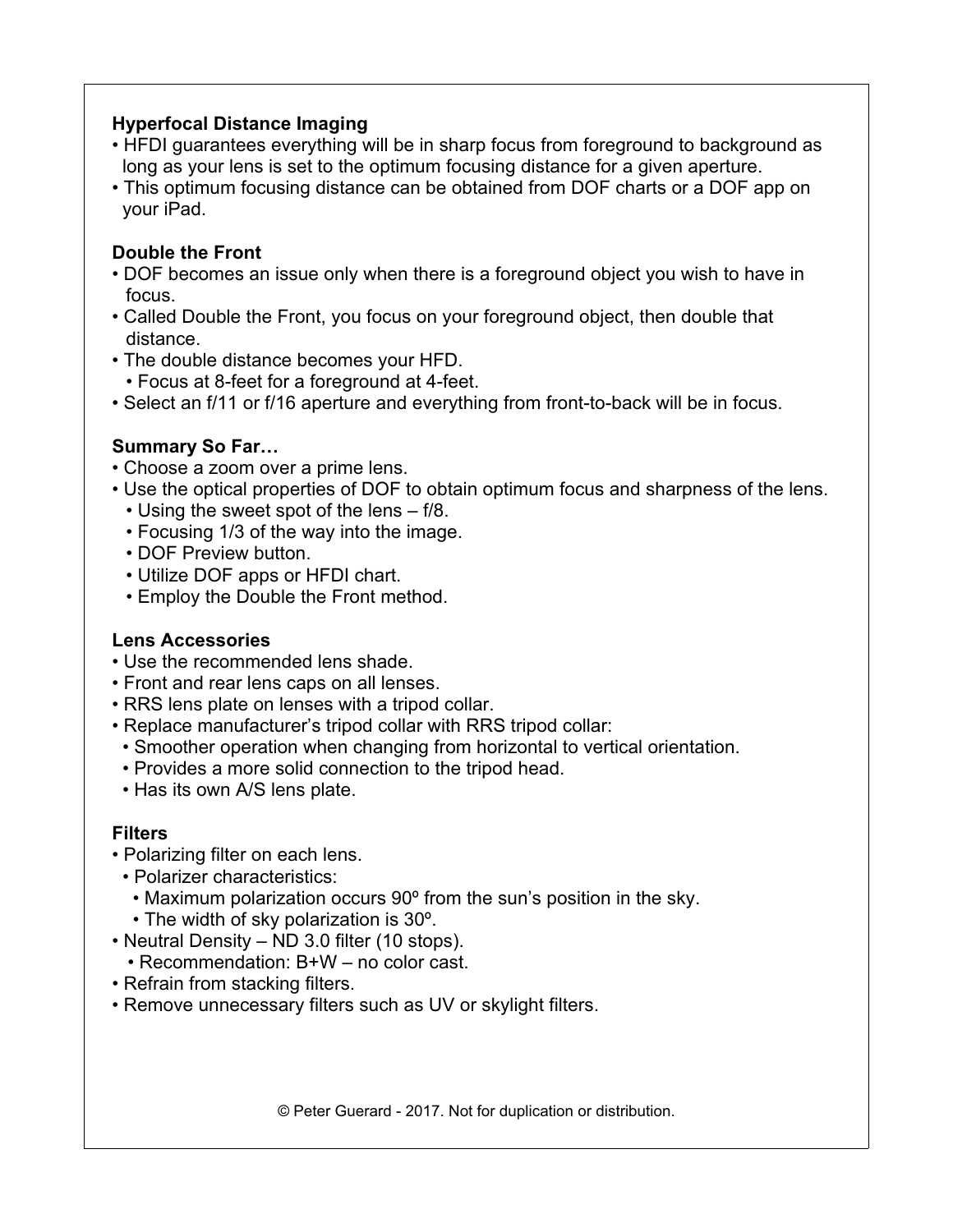#### **Lens Flare**

- Wide-angle lenses are susceptible to lens flare from bright light sources, like the sun, that are hitting the front element.
- Some remedies:
- Find a better camera angle and/or choose a less wide lens.
- Select a smaller aperture.
- Use your hand, hat or gray card to block the light source.
- Remove it in LR or PS (difficult at best).

## **Lens Usage Summary**

- Avoid small apertures: f/16, f/22…
- Determine the sharpest aperture for each lens.
- For a zoom, at major focal lengths.
- Turn off the camera before changing lenses.
- VR control set to Off.
- Beware of lens flare with wide-angle lenses.
- Keep lens caps on lenses when not in use and store face-down in camera bag.
- Clean and inspect lenses and filters after use.

## **Lens Cleaning**

- Cleaning techniques (in order of impact):
	- Air blower with brush.
	- Compressed air.
	- Micro-fiber cloth or Visible Dust Butterfly.
	- Breath on the lens then wipe clean.
	- Lens cleaning solution (last resort).

# **Cleaning Your Equipment**

- It's a fact of life: dust and dirt is everywhere.
- Simple preventive maintenance will help in the longevity of your equipment.
- Do not be afraid of cleaning your sensor.
- When not using your equipment, always store it with body caps and lens caps.
- I recommend the Visible Dust system for cleaning your sensor.

## **The Sensor**

- Digital photography is an information game *the more data you can capture, the more information is available for imaging*.
- The sensor is a complex device that captures the light as data.
- Each sensor is divided up into photosites where light collection takes place. The more photosites, the more captured data.
- Most camera sensors require an anti-aliasing filter to reduce digital effects:
	- This filter slightly blurs the image.
- Sharpness settings in ARC are used to restore this inherent softness.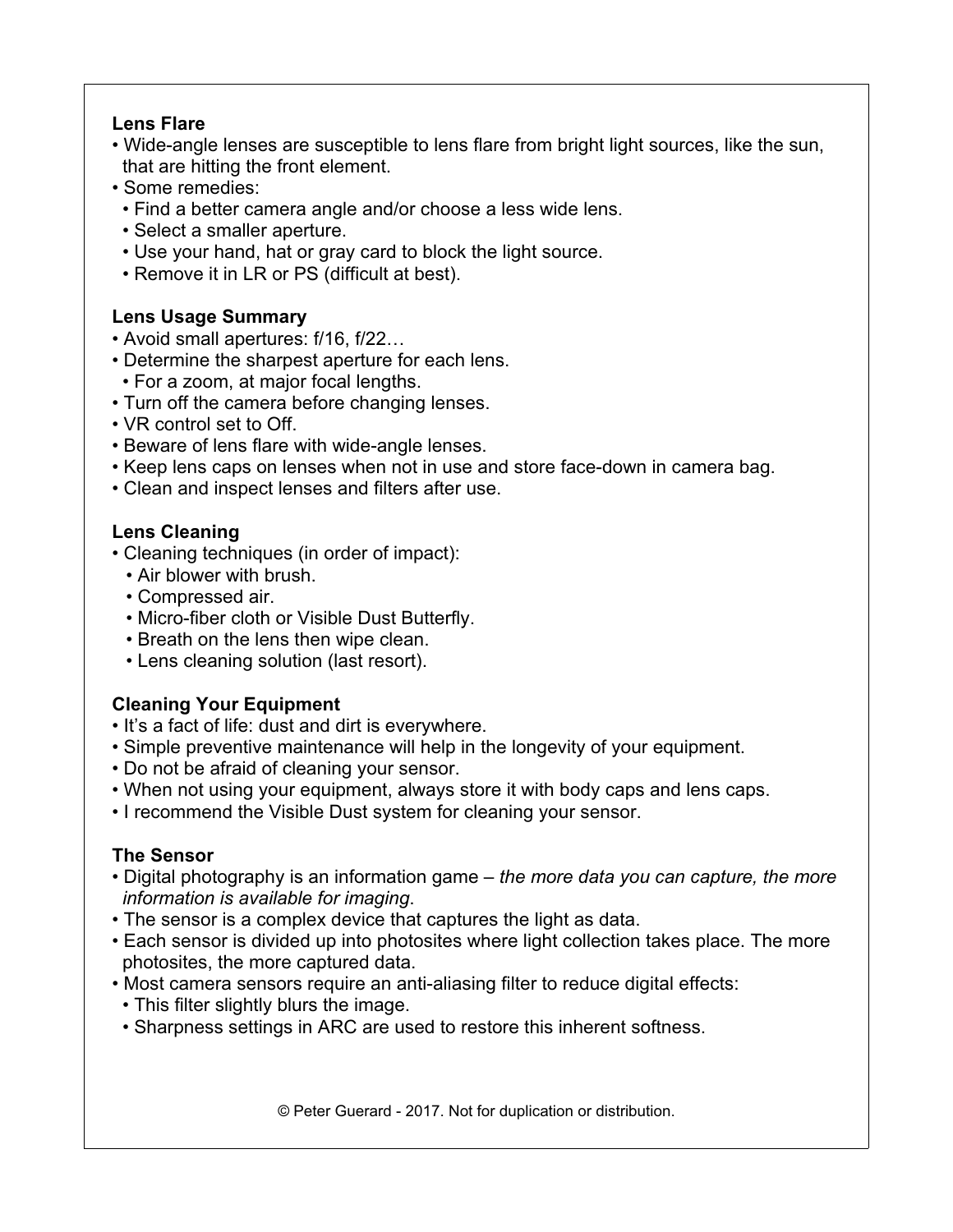- Some cameras no longer have an anti-aliasing filter in front of the sensor, which results in a sharper image.
- A second filter used in sensors is called a Bayer filter and is located below the anti aliasing filter.
- It is a colored filter array (CFA) that assigns an RGB color value to each photosite. • This is called *demosaicing*.

## **Two Important Definitions**

- *Tonal Range* the difference in f/stops between the highlights and the shadows of a scene.
- *Dynamic Range* the difference in f/stops between the highlights and shadows captured by the sensor.
- One way to determine the tonal range of a scene is to inspect the histogram.

# **What Is a Histogram?**

- A graphical representation of the tonal range of a scene; it is the sensor's light meter.
- The number of tones displayed on the rear LCD range from 0 (black) to 255 (white) -- 256 tones.
- Each histogram peak represents the amount of light captured with that tonal value. This is called *tone-mapping*.
- Why 0 255? Why 256 levels or tones?
- The image displayed on the rear LCD is a JPEG representation of the RAW capture.
- JPEGs are usually 8-bit files.
- 8-bit means 2<sup>8</sup> = 2 x 2 x 2 x 2 x 2 x 2 x 2 x 2 which equals 256 (0 255) tones.
- In LR and PS, even 16-bit TIFF images are displayed as an 8-bit, or 256-level, histogram.
- If you over-expose a scene, the highlight peaks will appear next to the right wall of the histogram. This is called *highlight clipping*.
- If you under-expose a scene, the shadow peaks will appear next to the left wall of the histogram. This is called *shadow clipping*.
- If you have the option, display all three RGB histograms.

# **Tonal Range Measurement**

- Another way to determine the tonal range of a scene is to switch your camera to spotmeter mode and meter the brightest and darkest areas of the scene.
- This might mean removing your camera from the tripod and performing hand-held metering of the scene.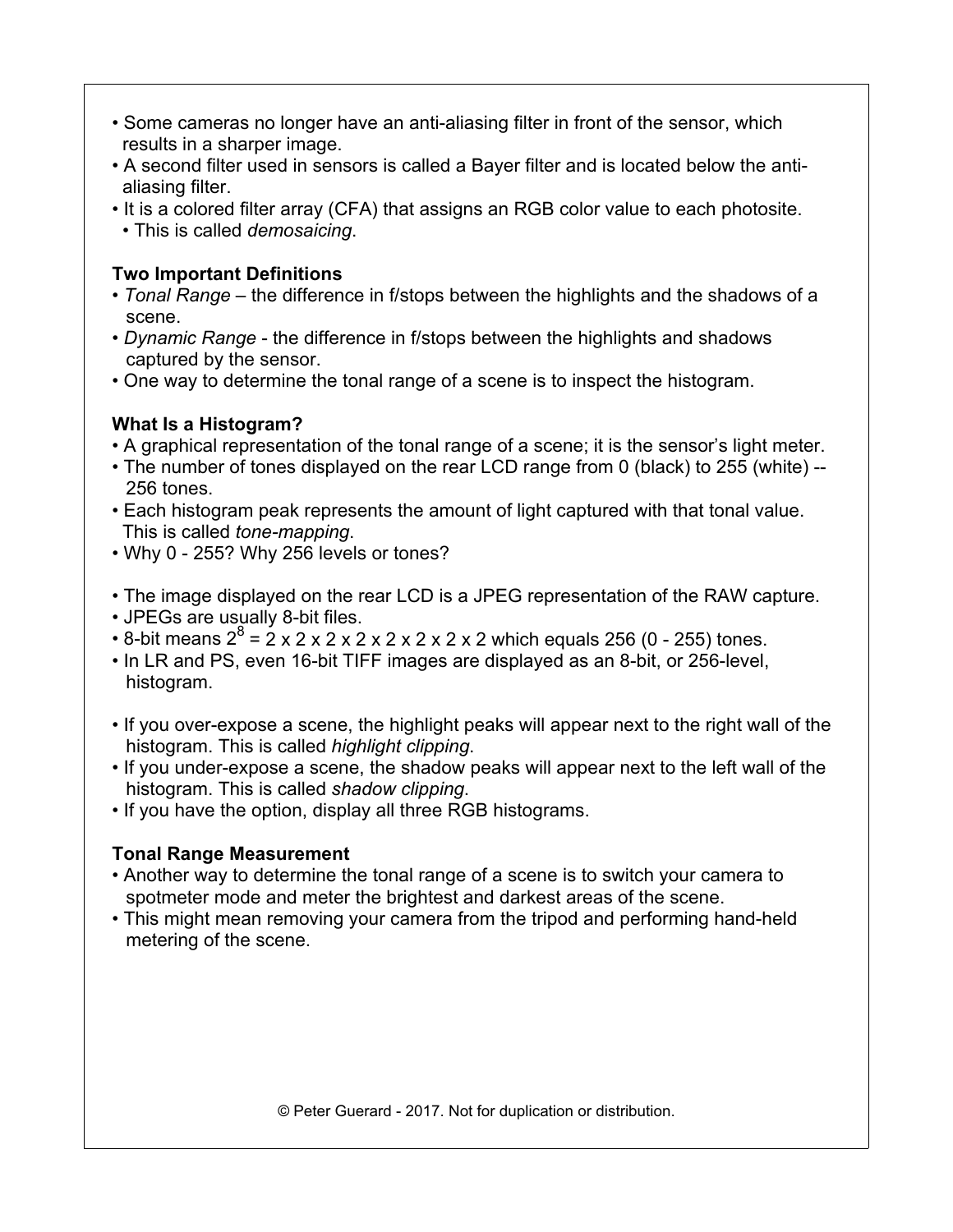#### **Dynamic Range of the Camera**

- A camera has a dynamic range of 10-14 stops.
- Usually this information is available from the camera manufacturer specifications.
- You cal also find the dynamic range of your camera on the DxOMark website.
- Note: The higher the ISO setting, the smaller the dynamic range of your camera.

## **So What Do We Know?**

- The tonal range of the scene can be judged from the histogram or directly measured by using the in-camera spotmeter.
- The dynamic range of your camera can be found on the DxOMark website, but tends to be somewhat aggressive.
- Highlight or shadow clipping represent lost image data.

# **Tonal Range Compression Options**

- One way to compress the tonal range of a scene is to use Graduated Neutral Density filters in the field.
- The second way is to shoot bracketed exposures and process them using HDR software.
- The next section will compare the two options.

## **Graduated Neutral Density Filters**

- Designed to hold back the light in a portion of your image to compress the tonal range.
- Usually square or rectangular in shape and requires a filter holder with adapter ring.
- They are half clear and half neutral density in construction.
- Comes in two versions: hard and soft transitions.
- Available in multiple densities from 0.3 (1 stop) to 1.2 (4 stops) and different colors.

# **HDR vs. GND Filters: Pros & Cons**

- GND Filters *Pro*
	- Does not impact your memory card.
	- In-field use without post-processing.
	- Graduation of light to dark isn't obvious in most cases.
	- Tends to give realistic results; local contrast is maintained.
	- Able to capture motion.
	- Can be used in horizontal or vertical orientations.

## **HDR vs. GND Filters: Pros & Cons**

- GND Filters *Con*
	- Scratch easily; dirt and moisture a problem.
	- Need to carry a variety of filter densities.
	- Lens flare is common.
	- Does not work well with irregular horizons.
	- Can't use a lens hood.
	- Wide-angle lenses can vignette; not usable with fisheye lenses.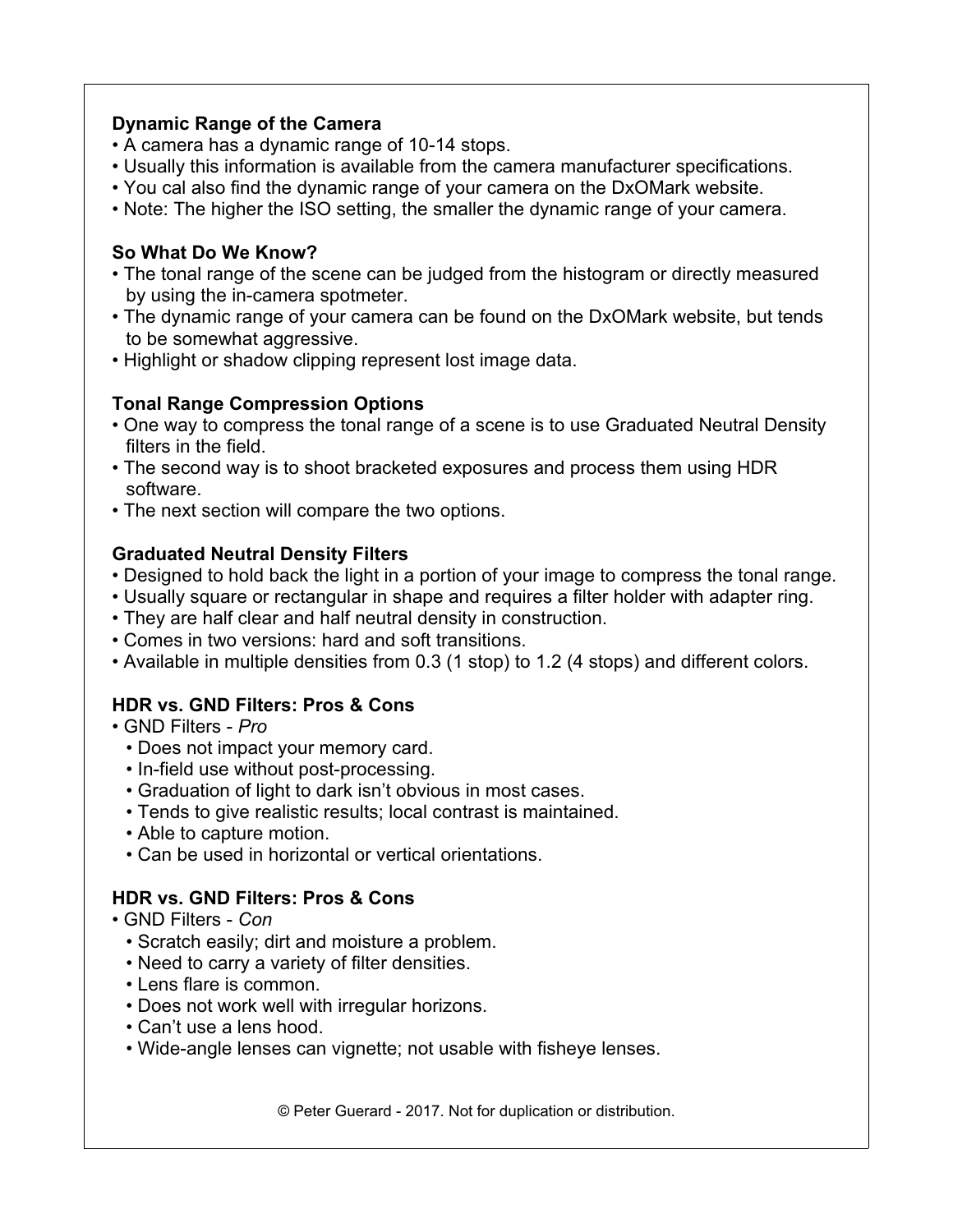#### **HDR vs. GND Filters: Pros & Cons**

- HDR Filters *Pro*
	- Usage not dependent on scene composition.
	- Works well with irregular horizons.
	- No front filter to cause flare.
	- Advantageous for capturing large tonal range scenes.
	- Unlimited focal lengths apply; even fisheye.
	- Polarizers can be used.

## **HDR vs. GND Filters: Pros & Cons**

- HDR Filters *Con*
	- *•* Not good for subjects that are moving.
	- Uses more memory storage card and the computer.
	- More computer processing time.
	- Tone-mapping results can be unrealistic.
	- Requires software: Photomatix. Photoshop, or Nik HDR Efex Pro2.
- My recommendation: HDR.

## **Tonal Range vs. Dynamic Range**

- Best-case scenario: The camera's dynamic range exceeds the tonal range of the scene. Zero the meter and capture the image.
- Worse-case scenario. The tonal range of the scene exceeds the dynamic range of the camera. You will need to perform an exposure bracket to capture the highlights and the shadows.

## **Exposure Bracketing**

- By shooting a sequence of exposures, this solves a lot of the tonal contrast / dynamic range issues you may encounter.
- Once the lens aperture has been set, the bracketing is done by varying the shutter speed – never vary the aperture or ISO.
- The exposure range of the bracket is based on the tonal range of the scene.
- The range of the bracket and the exposure increments are set by a camera control or a menu setting.
- $\bullet$  A typical exposure bracket:  $-2$ ,  $-1$ ,  $0$ ,  $+1$ ,  $+2$
- In a bright scene, your bracket may be biased towards the shadows to tame the highlights; -3, -2, -1, 0, +1.
- The opposite will be true in a dark scene; -1, 0, +1, +2, +3.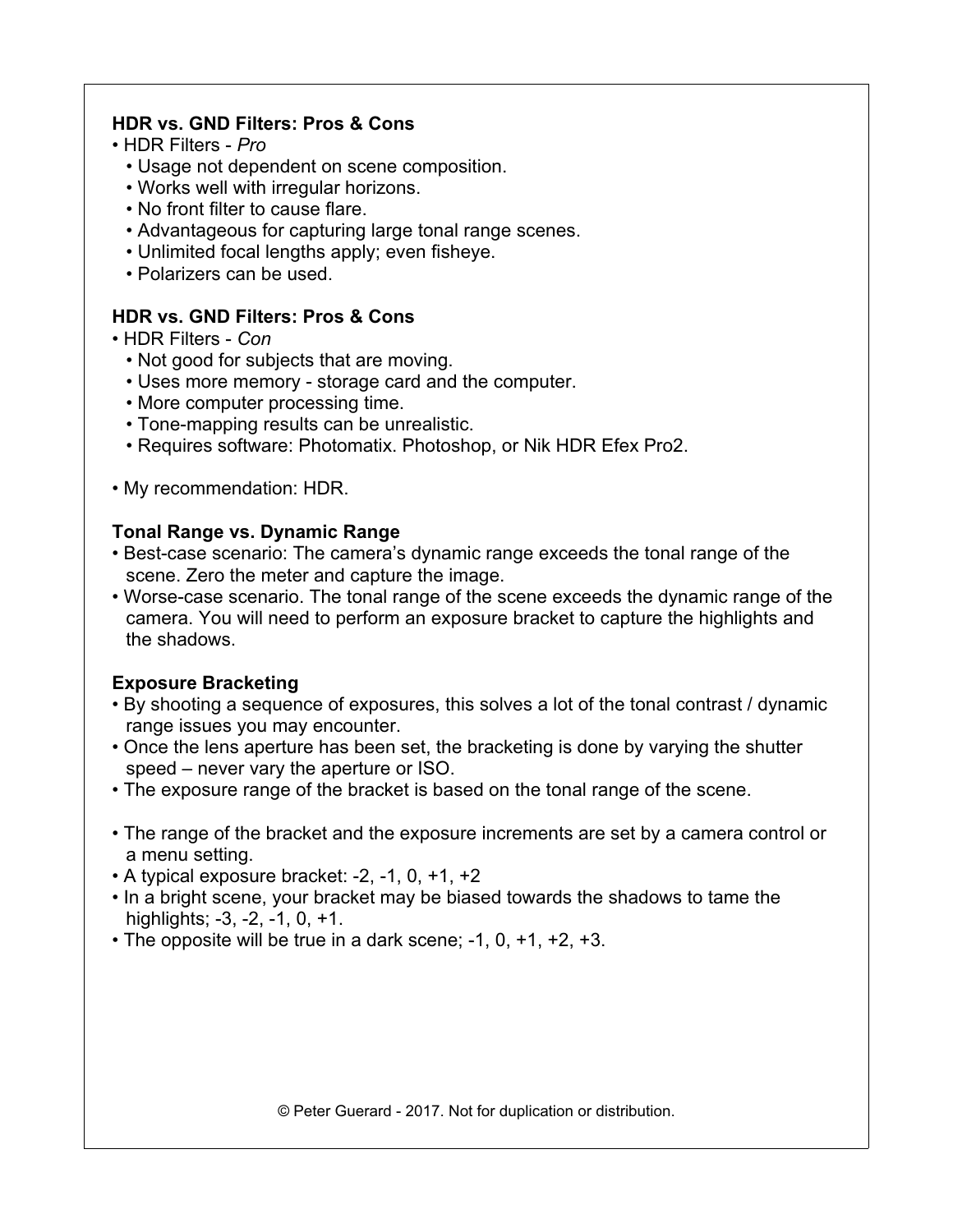## **Exposure Bracketing**

- Some cameras allow a 7- or 9- stop bracket, in full stops, half stops, or third stops.
- Given the capabilities of today's DSLRs, some photographers employ a large bracketing increment: -2, 0, +2.
- Always confirm your bracketing scheme by viewing the exposure metering while bracketing.

#### **Exposure Recommendations**

- For all practical purposes, I don't worry about the tonal range of the scene or the dynamic range of my camera.
- The simplest solution is to always shoot an exposure bracket.
- ETTR is automatically being performed with the over-exposed bracketed images.
- If necessary I then used HDR software to blend the images to achieve tonal range capture.

## **The Sensor & Noise**

- Sensor noise is the results of three factors:
- High ISO.
- Underexposure.
- Sensor heating due to long exposures.
- Most noise is apparent in the shadows as color noise or luminance noise it gives the appearance of an unsharp image.
- Use HDR bracketing where possible.

# **Data Capture & Bit Depth**

- Bit depth refers to the amount of data in each RGB color channel.
- Each bit has two values: 0 and 1.
- Bit depth is usually shown as a power of 2.
- $\cdot$  2<sup>8</sup> means 2 x 2 x 2 x 2 x 2 x 2 x 2 x 2 = 256.
- Because there are three color channels, an 8-bit device or file type can accommodate 256 x 256 x 256 or 16,777,216 color combinations.
- Cameras capture either 12 or 14 bits of data *per color channel*.
- A bit depth of 14 means  $2^{14}$  or 4.398 trillion color combinations.
- After processing the RAW file in ARC, the bit depth is changed to 16, based on an ARC preference.
- A bit-depth of 16 means:  $2^{16}$  = 65,568 colors and 218 trillion color combinations.

## **Color Space**

- sRGB: small gamut designed for image competition, email, ProShow, PowerPoint and most consumer monitors.
- Adobe RGB (1998): medium gamut; standard for most consumer applications, printers and some professional monitors.
- ProPhoto RGB: very large color gamut for TIFF files. No devices currently support this color space.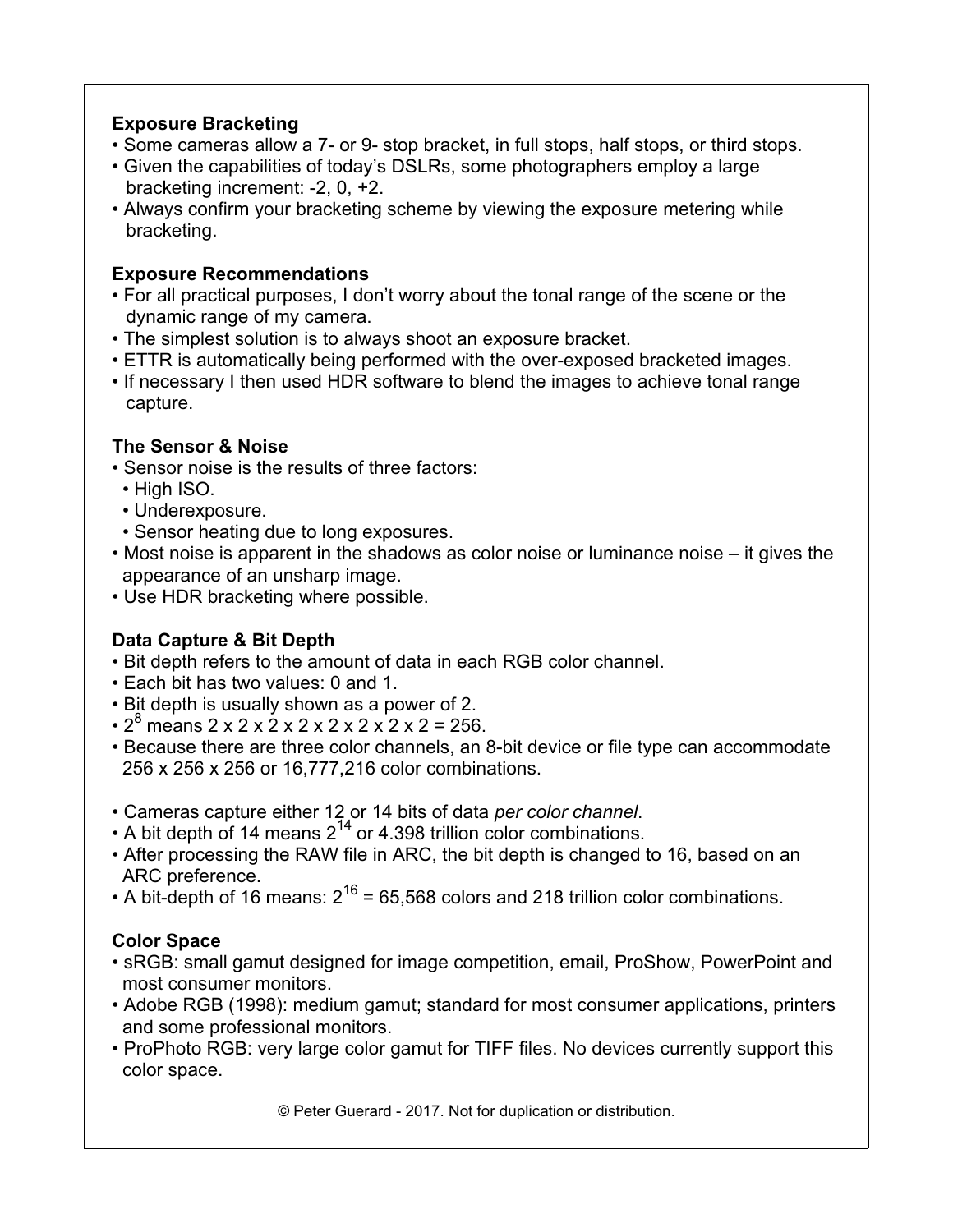## **Data Capture & Bit Depth**

- Not all color spaces (or file types) can accommodate 218 trillion color combinations.
- By comparison, if sRGB is a pint, then Adobe RGB is a quart, and ProPhoto RGB is a gallon.
- Set ARC preference to ProPhoto RGB to maximize the captured data of the RAW file.

| <b>RAW vs. JPEG</b>            |                 |            |
|--------------------------------|-----------------|------------|
| <b>Characteristic</b>          | <b>JPEG</b>     | <b>RAW</b> |
| <b>Bit Depth</b>               | 8               | 8, 16, 32  |
| <b>Color Space</b>             | sRGB, Adobe RGB | All        |
| <b>Non-Destructive Editing</b> | No.             | Yes        |
| <b>RAW Converter</b>           | <b>No</b>       | Yes        |
| <b>File Contents</b>           | Image           | Data       |
| Hard Drive Storage Impact      | Low             | High       |
| <b>Rear LCD Display</b>        | Yes             | <b>No</b>  |
| <b>Camera Color Controls</b>   | Yes             | No         |

#### **File Recommendations**

- Shoot RAW!
- Set camera bit depth to 12 or 14.
- Set ARC color space to Pro Photo RGB.
- Convert to 16-bit in Adobe RAW Converter.
- Save output as 16-bit TIFF file.

Note: The larger the bit depth, the more data, more detail and greater apparent sharpness when the image is later cropped or printed.

## **Using Auto-Focus**

## **AF and the Sharper Image**

- This section discusses the use of AF in landscape photography.
- It is important that you understand how AF works in your camera as it will impact your workflow and image sharpness in the field.
- Sit down with your camera and thoroughly read your camera manual or a book written by a third-party; it is time well spent.
- See the references at the end of the lecture notes.
- Because of the static nature of landscape photography, Single-Point AF is recommended.
- With the camera meter active, you can move your sensor area to any location within the sensor pattern using the multi-selector on the back of your camera.
- It functions as a joy-stick.
- This helps in reducing the need to recompose the image after focus is achieved.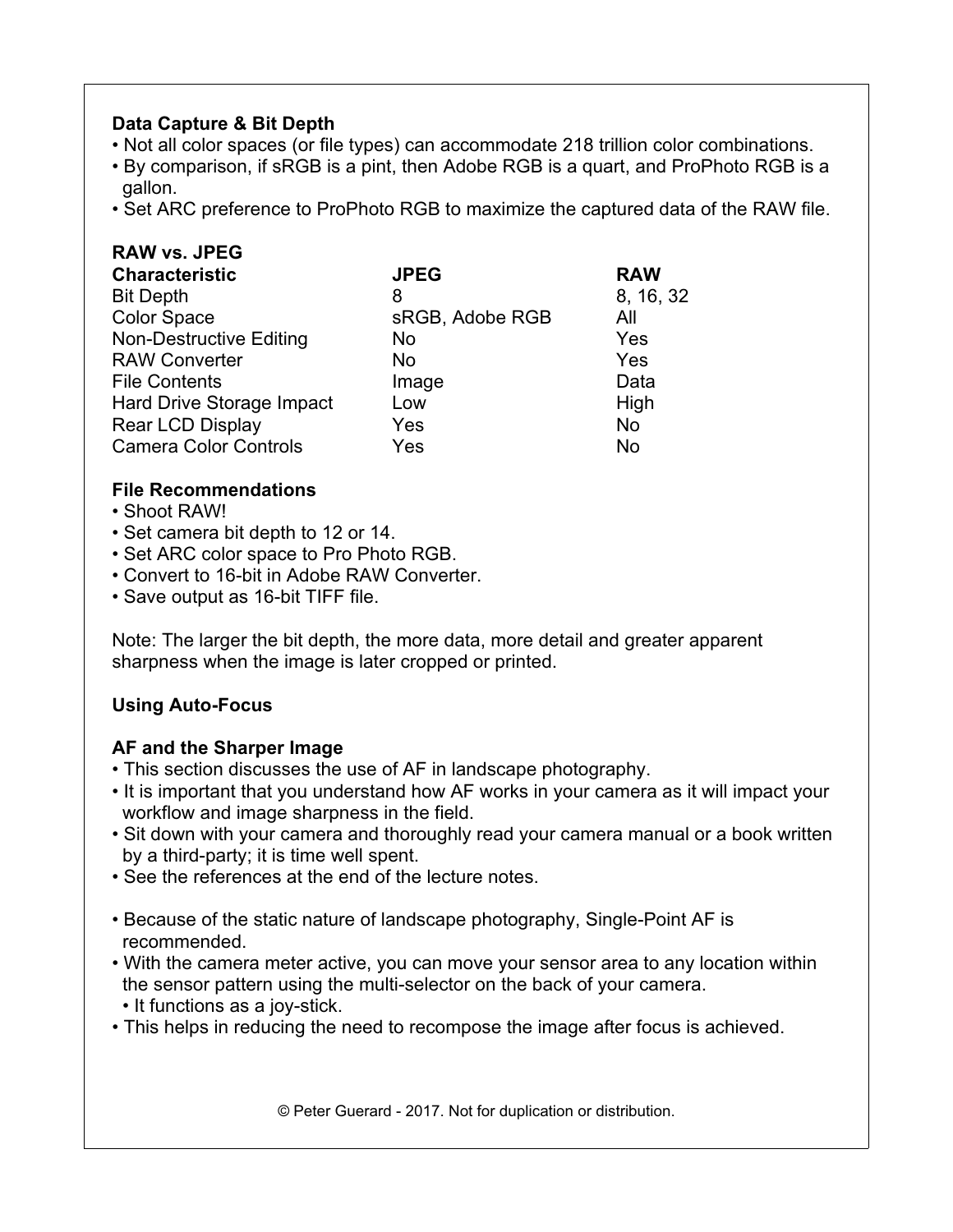#### **AF and Landscape Photography**

- Three things are necessary for AF to work:
	- Sufficient light
	- Subject contrast
	- Distinct lines
- Your camera should be set to lock focus at the time you partially depress the shutter release. This is called AF-S or Single Servo AF.

#### **Viewfinder vs. Live View**

| <b>Attribute</b>             | <b>Viewfinder</b>     | <b>Live View</b>       |
|------------------------------|-----------------------|------------------------|
| AF Type                      | <b>Phase Detect</b>   | <b>Contrast Detect</b> |
| Single Point AF              | Yes                   | Yes                    |
| <b>Active Area Indicator</b> | Yes                   | Yes                    |
| Available Area               | <b>Sensor Pattern</b> | <b>Full Screen</b>     |
| <b>AF Confirmation</b>       | Green Dot             | Green Box              |
| Zoom Control                 | No.                   | Yes                    |
| <b>Light Shield</b>          | Eyecup                | Hoodman Loupe          |
| <b>Exposure Information</b>  | <b>Direct View</b>    | Info Button Toggle     |
| Focus                        | <b>Remote Cable</b>   | <b>AF Back-Button</b>  |
| Capture                      | <b>Remote Cable</b>   | <b>Remote Cable</b>    |

Note: Attribute function my differ for non-Nikon cameras.

#### **Auto-Focus Modes**

- The Viewfinder uses *Phase Detect* and a partially-depressed shutter release button to achieve focus.
- Image capture is by further depressing the shutter release button on the remote cable.
- Live View uses *Contrast Detect* and the AF back-button to achieve focus.
- Image capture is through the shutter release on the remote cable.
- Inherent problems:
	- AF focusing systems rely on detecting lines and textures.
- Grass and leaves pop right into focus while it searches for a focus point if pointed at a blue sky.
- Because a minimum amount of light is necessary to achieve focus, alternative lighting methods are needed for night photography.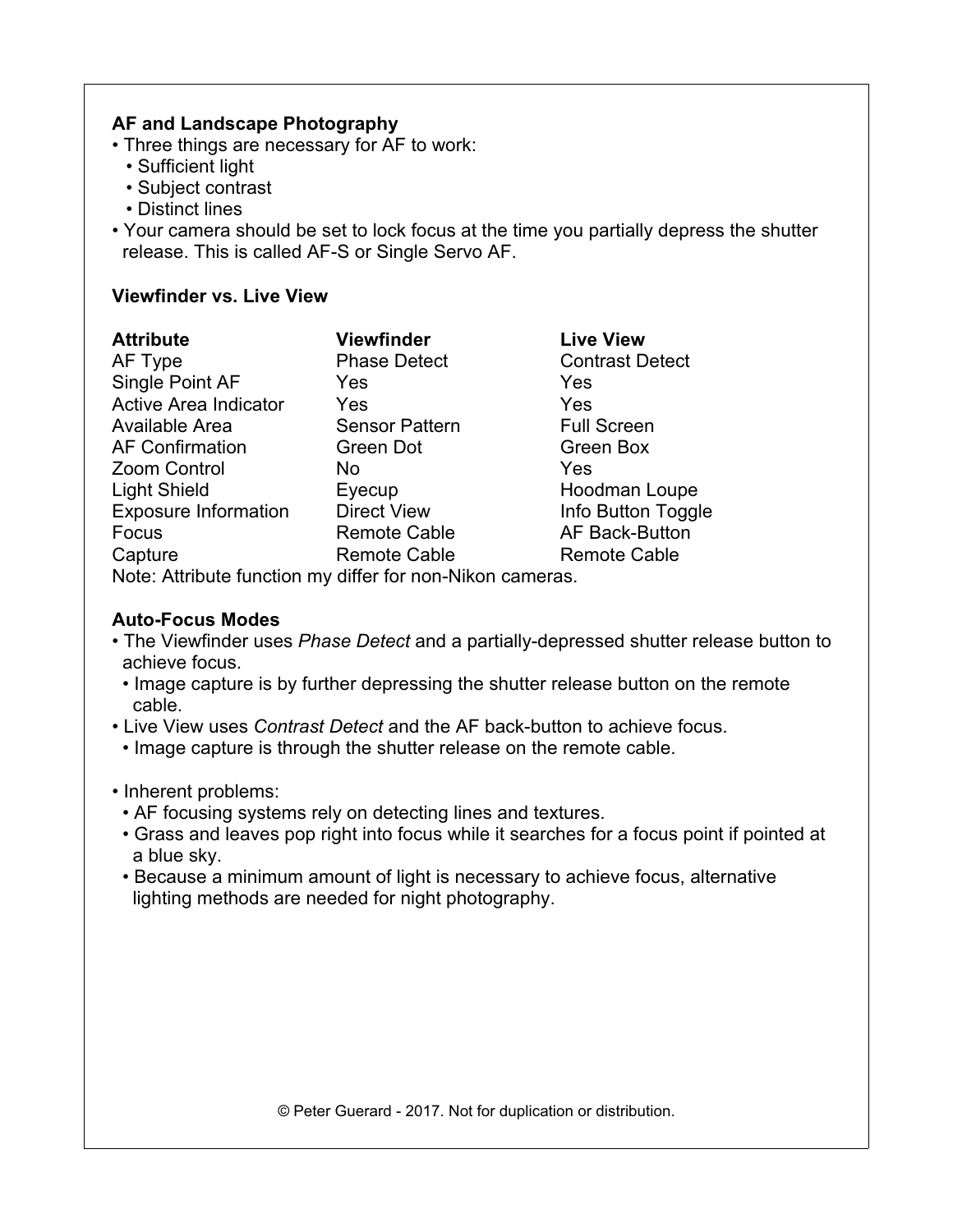## **Single Point AF**

- The active sensor is where exposure and focus will be determined.
- With the viewfinder, you can move the active sensor to any location within the sensor pattern.
- With Live View you can move the active sensor to any location on the screen.
- This helps in reducing the need to recompose the image after focus is achieved.
- The risk with single point AF is that not all sensor areas, or focus points, determine subject focus in the same manner.
- Some focus points use horizontal and vertical lines to find focus, others only horizontal lines, still others only vertical lines.
- Availability of using certain focus points will be restricted based on effective aperture of the lens.
- Because not all focus points are created equal, this can become a serious issue under two conditions:
	- Shallow depth of field, for example, macro or telephoto imaging.
	- Recomposing after focusing.
- In your imaging workflow, final focusing is the last step before releasing the shutter and capturing the image.

# **Spotmetering and AF**

- Most landscape photographers will leave their meters set to matrix or evaluative.
- However, in the spotmeter mode, you can move the metering area, as you can the focus point, to determine the exposure for that area.
- The spot that's being metered is a little larger than the active sensor but still gives you an approximate 1º spotmeter.

# **The Sensor – Summary**

- Shoot RAW images.
- Shoot at the camera's optimal ISO.
- Set ARC bit depth to 16.
- Set color space in ARC to ProPhoto RGB.
- Compare the contrast range of the scene to the dynamic range of the camera.
- Expose using ETTR or HDR strategy.
- Purchase a camera without an anti-aliasing filter.

## **In the Field Workflow**

- Stabilize the camera/lens system using a quality tripod and tripod head.
- Optimize the camera and lens settings for exposure; bracket if necessary.
- Use HFDI to ensure foreground to background sharpness.
- Compose your image.
- Use Focus Confirmation and Single-Point AF.
- Release the shutter with a remote cable and use exposure delay.